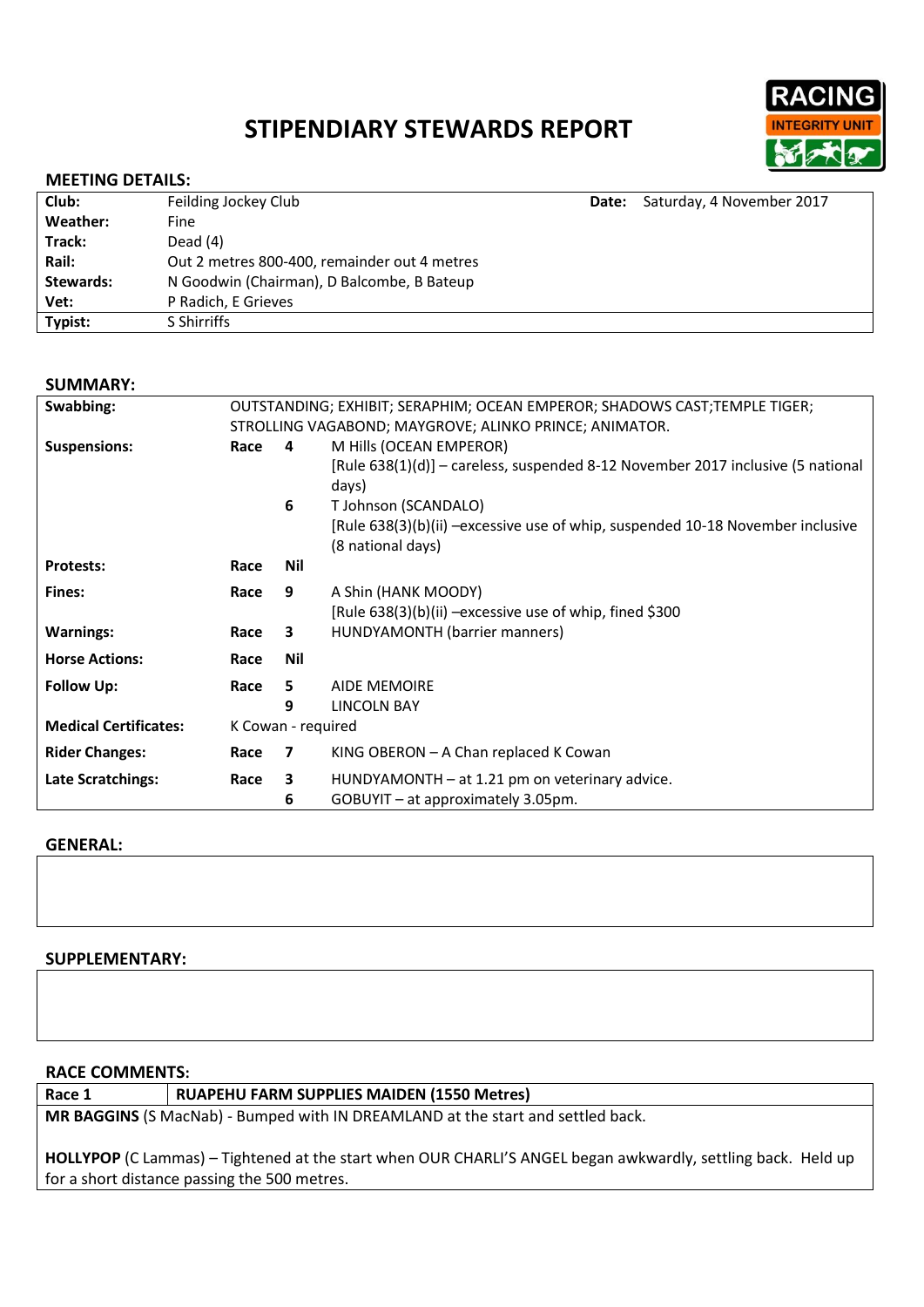**OUR CHARLI'S ANGEL** (D Bradley) - Over-raced when wide without cover in the back straight.

**PRINCESS SPICE** (S Wynne) - Held up for some distance rounding the turn.

**TO SIR WITH LOVE** (T Johnson) - Had to be steadied approaching the 100 metres when NASHEETA (L Hemi) shifted in under hard riding. L Hemi was shown footage of her ride and advised to exercise greater care.

**HANDYMAN** (C-M Waddell) - Inclined to shift out under pressure in the home straight.

# **Race 2 PGG WRIGHTSON LIMITED HANDICAP (1250 Metres)**

**BUSHFIRE** (C Lammas) – Awkwardly away, settling back.

**PRINCE OZ** (S McKay) – Slow away.

**THAT'S LOUIE** (S Wynne) - Three wide without cover throughout.

**XCESSORY** (A Collett) – Had to be restrained off heels when in restricted room passing the 400 metres.

**MYRTLE** (R Myers) – Slow away. When questioned, rider advised the mare may prefer more rain affected going.

**SMOKEN' ACE** (H Andrew) – Momentarily held up rounding the home turn.

# **Race 3 RURAL FUEL HANDICAP (1500 Metres)**

**HUNDYAMONTH** (H Andrew) – Late scratching at the barrier on veterinary advice after becoming fractious and getting its front legs over the barrier prior to the start. Connections advised that a warning is placed regarding HUNDYAMONTH'S barrier manners.

**CHELA CHOI** (S Weatherley) – Raced three wide without cover throughout.

**CHESTER CARLSON** (M Tanaka) – Disappointed for a run after being angled back to the inside early in the home straight, having to be angled outwards across heels to gain clear running passing the 150 metres.

**ANDARTA** (S MacNab) – Slow away

**MR DARCEE'S GOLD** (A Collett) – Slow away.

**SERAPHIM** (D Johnson) - Momentarily held up passing the 300 metres.

#### **Race 4 FEILDING HOTEL HANDICAP (1500 Metres)**

**DE GAULLE** (S Wynne) – Awkwardly away.

**ZAMBESI WARRIOR** (C Lammas) – Tightened shortly after the start when HUNTER PENCE jumped inwards, settling back. Tightened, having to be restrained approaching the 150 metres when OCEAN EMPEROR (M Hills) shifted inwards when not clear, dictating LORD SIBFORD inwards into the line of ZAMBESI WARRIOR. M Hills defended a resultant charge of careless riding under Rule 638(1)(d) and after hearing submissions the charge was found proved. M Hills had his licence to ride in races suspended from the close of racing on Tuesday 7 November up to and including Sunday 12 November (5 national days).

A post-race veterinary examination revealed a mild lameness in the left foreleg.

**HUNTER PENCE** (D Johnson) – Raced keenly in the early stages.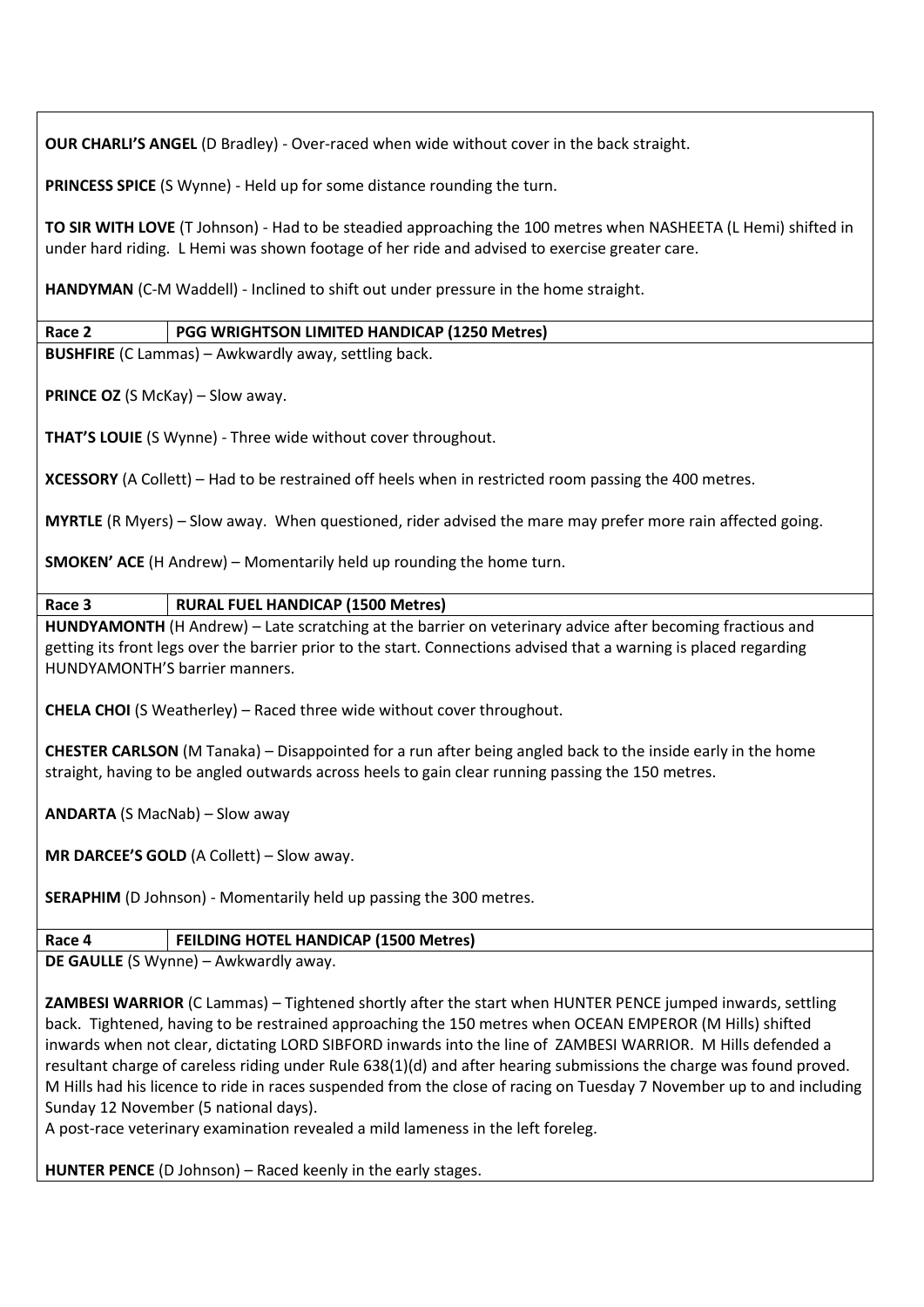#### **Race 5 COURTESY FORD REDCRAZE BOWL (1400 Metres)**

**MIGHTY SOLOMON** (J Riddell) – Three wide without cover throughout.

**AIDE MEMOIRE** (K Cowan) - Raced keenly in the early stages having to be restrained off heels approaching the 1000 metres. When questioned into the disappointing run, rider K Cowan offered no tangible excuse. Stewards ordered a post-race veterinary inspection which revealed bilateral wounds to the fetlocks.

**DUFFERS CREEK** (S MacNab) – Lost near hind plate during the running.

# **Race 6 POWER FARMING HANDICAP (1400 Metres)**

**GOBUYIT** (K Cowan) – Late scratching at approximately 3.05pm after rider K Cowan became dislodged during its preliminary. K Cowan was examined by paramedics and stood down for her remaining ride.

**STEPHENSTIHLS** (J Parkes) – Slow away. Held up for a short distance approaching the 400 metres.

**STORYTIME** (R Myers) – Raced keenly in the early stages.

**TEMPLE TIGER** (M Hills) – Hung from the 800 metres. Lay out under pressure in the home straight.

**DRAMATIST** (S Wynne) - The tongue tie became displaced prior to the start and could not be replaced.

**RED SIERRA** (S Weatherley) – When questioned rider reported the mare may prefer some easing in the ground. -.

**T Johnson** (SCANDALO) – Admitted a breach of Rule 638(3)(b)(ii) in that he used his whip excessively prior to the 100 metres. After submissions apprentice jockey T Johnson had his licence to ride in races suspended from the conclusion of racing on Thursday, 9 November up to and including racing on Saturday 18 November 2017 (8 national days).

**Race 7 RATANUI DEVELOPMENT COMPANY HANDICAP (2100 Metres)**

**KING OBERON** – A Chan replaced K Cowan.

**CARLOW** (D Hirini) – Slow away.

**EVA JENSINE** (R Myers) – Held up in the middle stages and again for some distance rounding the turn, gaining clear running near the 250 metres.

**LOVETOKEEPHIM** (H Andrew) – Lay out and away from the improving EVA JENSINE approaching the 100 metres bumping THORN PASS and becoming unbalanced for a short distance.

**I SUGGEST** (A Collett) – Raced in restricted room near the 200 metres prior to being angled outwards in order to improve near the 150 metres.

**JUMP FOR JOY** (S MacNab) - When questioned regarding performance, rider reported the mare may prefer any easing in track conditions.

## **Race 8 RICOH FEILDING GOLD CUP (2100 Metres)**

**BLATHWAYT** (J Riddell) – Tightened at the start.

**ROCK ON** (A Collett) – Slow away.

**ALL IN VOGUE** (A Chan) – Three wide without cover throughout.